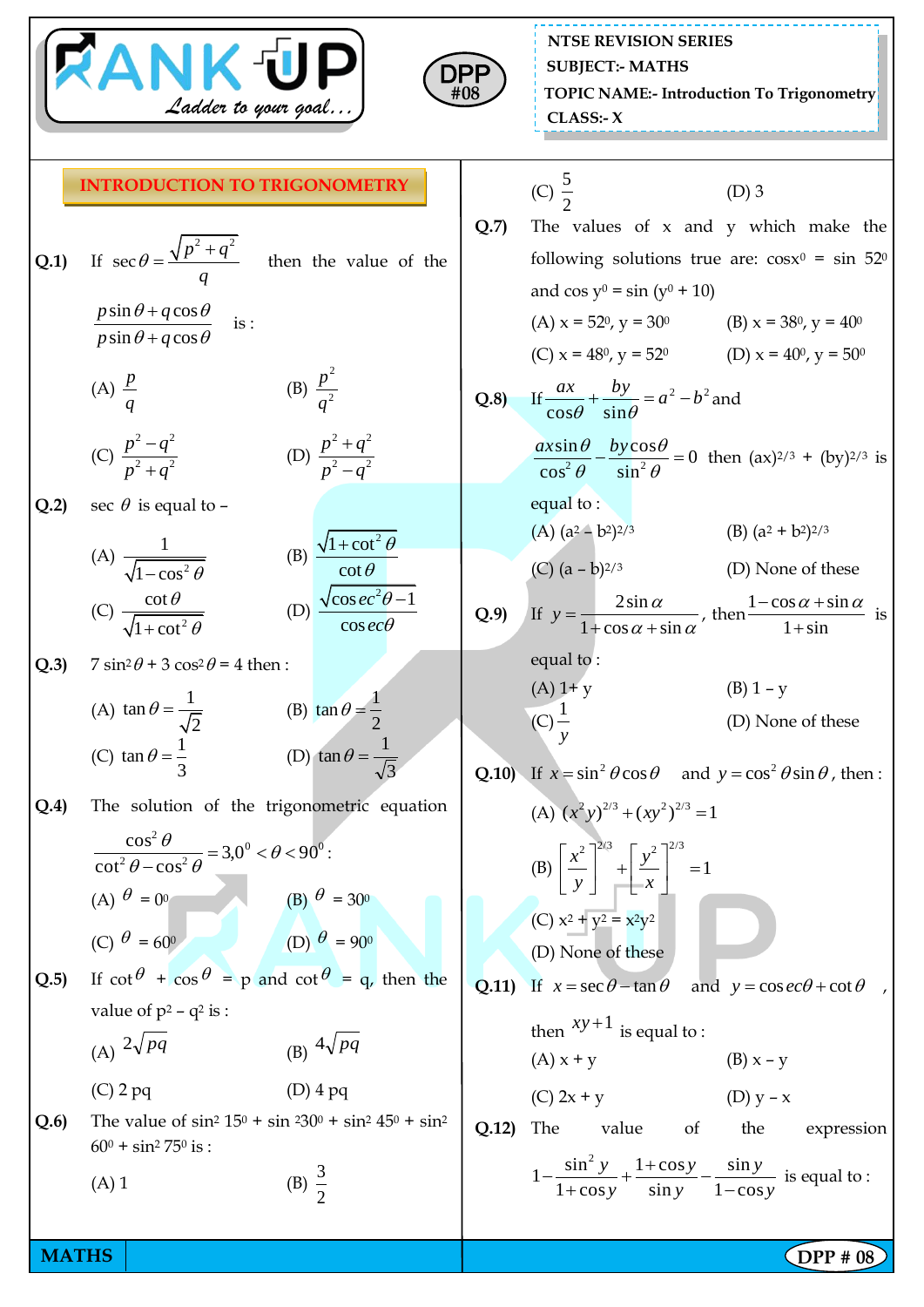| <b>RANK UP</b><br>DPF<br>Ladder to your goal |                                                              |                                                                                                         |       | <b>NTSE REVISION SERIES</b><br><b>SUBJECT:- MATHS</b><br>#08<br><b>TOPIC NAME:- Introduction To Trigonometry</b><br>CLASS: X |                                                                                                    |  |
|----------------------------------------------|--------------------------------------------------------------|---------------------------------------------------------------------------------------------------------|-------|------------------------------------------------------------------------------------------------------------------------------|----------------------------------------------------------------------------------------------------|--|
|                                              | $(A)$ cos y                                                  | $(B)$ 1                                                                                                 |       |                                                                                                                              |                                                                                                    |  |
|                                              | $(C)$ 0                                                      | $(D)$ sin y                                                                                             |       | $(C)$ 4                                                                                                                      | (D) None of these                                                                                  |  |
|                                              |                                                              | <b>Q.13)</b> If $\sec\theta = x + \frac{1}{4x}, x \in R, x \neq 0$ , then the value of                  |       |                                                                                                                              | <b>Q.19)</b> If $0 \le x \le \frac{\pi}{2}$ and $81^{\sin^2 x} + 81^{\cos^2 x} = 30$ , then x is   |  |
|                                              | $\sec\theta + \tan\theta$ is :                               |                                                                                                         |       | equal to:                                                                                                                    |                                                                                                    |  |
|                                              | $(A)$ 2x                                                     | (B) $\frac{1}{2x}$                                                                                      |       | (A) $\frac{\pi}{3}$ or $\frac{\pi}{6}$ (B) $\frac{\pi}{4}$ or 0                                                              |                                                                                                    |  |
|                                              | (C) 2x or $\frac{1}{2x}$                                     | (D) None of these                                                                                       |       |                                                                                                                              | (C) $\frac{\pi}{2}$ or $\frac{\pi}{4}$ (D) None of these                                           |  |
|                                              | $a^2 + b^2$ is equal to :                                    | <b>Q.14</b> ) If $x = \cos \theta + b \sin \theta$ and $y = a \sin \theta + \cos \theta$ then           |       |                                                                                                                              | <b>Q.20</b> ) If $\frac{\sin A}{\sin B} = p$ and $\frac{\cos A}{\cos A} = q$ , then tan A is equal |  |
|                                              | (A) $x^2 - y^2$ (B) $x^2 + y^2$                              |                                                                                                         |       | to:                                                                                                                          |                                                                                                    |  |
|                                              | (C) $(x+y)$ (D) None of these                                |                                                                                                         |       |                                                                                                                              |                                                                                                    |  |
|                                              | Q.15) If $\cos \theta + \frac{y}{h} \sin \theta + 1 = 0$ and |                                                                                                         |       | (A) $\pm \frac{p}{a} \sqrt{\frac{q^2-1}{1-p^2}}$ (B) $\pm \sqrt{\frac{q^2-1}{1-p^2}}$                                        |                                                                                                    |  |
|                                              |                                                              | $rac{x}{a}$ sin $\theta - \frac{y}{b}$ cos $\theta - 1 = 0$ then $\frac{x^2}{a^2} + \frac{y^2}{b^2}$ is |       |                                                                                                                              | (C) $\pm \frac{p}{a} \sqrt{\frac{q^2-1}{1-p^2}}$ (D) None of these                                 |  |
|                                              | equal to:                                                    |                                                                                                         |       |                                                                                                                              | <b>Q.21)</b> If $T_n = \sin^n \theta + \cos^n \theta$ , then $\frac{T_3 - T_5}{T_1}$ is equal to : |  |
|                                              | $(A)$ 2                                                      | $(B)$ 0                                                                                                 |       |                                                                                                                              |                                                                                                    |  |
|                                              | $(C) - 2$                                                    | $(D)$ 1                                                                                                 |       | (A) $\frac{T_5 - T_7}{T_3}$                                                                                                  | (B) $\frac{T_3 - T_5}{T_5}$                                                                        |  |
| Q.16                                         |                                                              | If $sin A + cos A = m$ and $sin3A + cos3A = n$ ,                                                        |       |                                                                                                                              |                                                                                                    |  |
|                                              | then:<br>$(A) m3 + 3m + 2n = 0$                              | (B) $m^3 - 3m + 2n =$                                                                                   |       | (C) $\frac{T_9 - T_6}{T}$                                                                                                    | (D) $\frac{T_6 - T_9}{T_1}$                                                                        |  |
|                                              | (C) $n^3 - 3n + 2m = 0$                                      | (D) $m^3 - 3m + n = 0$                                                                                  | Q.22  |                                                                                                                              | If $\sin x + \sin^2 x = 1$ , then the value of $\cos^{12} x$ +                                     |  |
|                                              |                                                              | If $\sin \alpha + \cos \alpha = a$ , then $\sin^6 \alpha + \cos^6 \alpha$ is                            |       |                                                                                                                              | $3\cos^8 x + \cos^6 x + 2\cos^4 x + \cos^2 x - 2$ is equal to:                                     |  |
| Q.17                                         |                                                              |                                                                                                         |       | $(A)$ 0                                                                                                                      | $(B)$ 1                                                                                            |  |
|                                              | equal to:                                                    |                                                                                                         |       | $(C)$ 2                                                                                                                      | (D) $\sin^2 x$                                                                                     |  |
|                                              | (A) $1+\frac{3}{4}(a^2-1)^2$                                 | (B) $1-\frac{3}{4}(a^2-1)^2$                                                                            | Q.23) |                                                                                                                              | $(1 + \tan \alpha \tan \beta)^2 + (\tan \alpha - \tan \beta)^2$ is equal to:                       |  |
|                                              | (C) $\frac{3+4(a^2-1)^2}{4}$                                 | (D) $\frac{3-3(a^2-1)^2}{4}$                                                                            |       | (A) $\cos^2 \alpha \cos^2 \beta$                                                                                             | (B) $\tan^2 \alpha \tan^2 \beta$                                                                   |  |
| Q.18                                         | $\cos\theta + \sec\theta = 2$ ,<br>If                        | then<br>the<br>value<br>of                                                                              |       | (C) $\tan^2 \alpha + \tan^2 \beta$                                                                                           | (D) $\sec^2 \alpha \sec^2 \beta$                                                                   |  |
|                                              | $\cos^2\theta + \sec^2\theta$ is:                            |                                                                                                         | Q.24) |                                                                                                                              | $\sin^6 \theta + \cos^6 \theta + 3\sin^2 \theta \cos^2 \theta$ is equal to:                        |  |
|                                              | $(A)$ 1                                                      | (B) 2                                                                                                   |       | $(A)$ 0                                                                                                                      | $(B)$ 1                                                                                            |  |
|                                              |                                                              |                                                                                                         |       |                                                                                                                              |                                                                                                    |  |

**MATHS DPP** # 08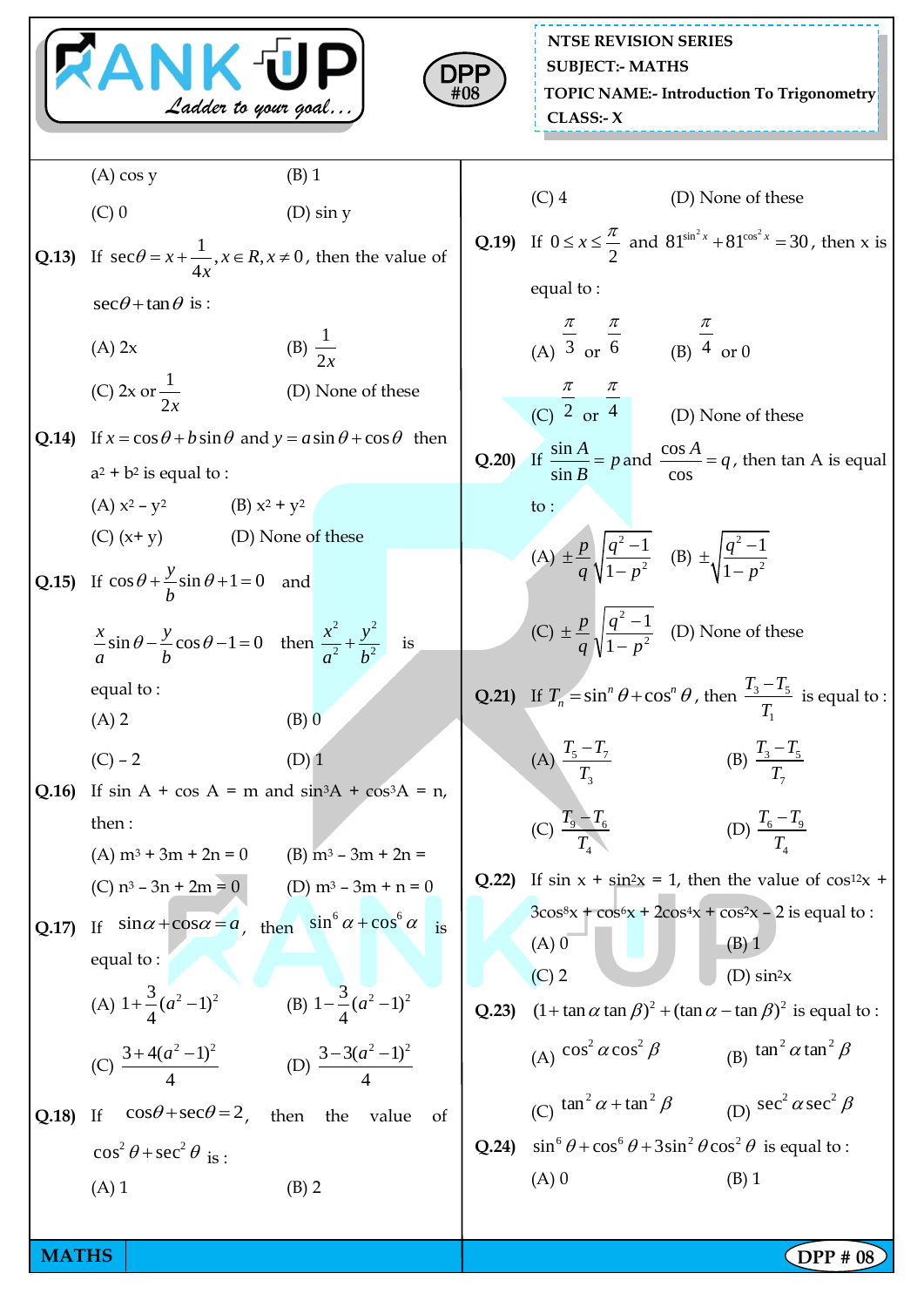



**NTSE REVISION SERIES TOPIC NAME:- Introduction To Trigonometry CLASS:- X SUBJECT:- MATHS**

|              | $(C) - 1$<br>(D) None of these                                                       |          |
|--------------|--------------------------------------------------------------------------------------|----------|
| Q.25)        | If $0 \le x \le \frac{\pi}{2}$ , then the largest angle of a                         |          |
|              | triangle whose sides are $1$ , $\sin x$ , $\cos x$ is :                              |          |
|              | (A) $\frac{\pi}{2}$<br>(B) $\frac{\pi}{3}$                                           |          |
|              | (C) $\frac{\pi}{2}$ – x<br>(D) x                                                     |          |
| Q.26         | ABC is right angled at C, then $\tan A + \tan B =$                                   |          |
|              | (A) $\frac{a^2}{bc}$<br>(C) $\frac{b^2}{ac} - x$<br>(B) $\frac{c^2}{ab}$             |          |
|              | $(D)$ a + b                                                                          |          |
| Q.27         | The value of the expression tan $1^0$ tan $2^0$ tan                                  |          |
|              | $30$ tan $890$ is equal to:                                                          |          |
|              | (B) Not defined<br>$(A)$ 0                                                           |          |
|              | $(C)$ 1<br>$(D)$ $\infty$                                                            |          |
| Q.28         | If $\sin \theta_1 + \sin \theta_2 + \sin \theta_3 = 3$ then                          |          |
|              | $\cos\theta_1 + \cos\theta_2 + \cos\theta_3$ is equal to:                            |          |
|              | $(A)$ 3<br>$(B)$ 2                                                                   |          |
|              | $(C)$ 1<br>$(D)$ <sup>0</sup>                                                        |          |
| Q.29         | Which of the following is not possible ?                                             |          |
|              | (B) $\cos \theta = \frac{1+t^2}{1-t^2}, t \neq 0$<br>(A) $\sin \theta = \frac{5}{7}$ |          |
|              | (C) $\tan \theta = 100$ (D) $\sec \theta = \frac{5}{2}$                              |          |
|              |                                                                                      |          |
| Q.30)        | Which of the following options contains the                                          |          |
|              | sides of a right angled triangle?                                                    |          |
|              | $(A)$ 13, 14, 15<br>$(B)$ 12, 35, 37                                                 |          |
|              | $(C)$ 13, 15, 24<br>(D) None of these                                                |          |
|              |                                                                                      |          |
|              |                                                                                      |          |
|              |                                                                                      |          |
|              |                                                                                      |          |
| <b>MATHS</b> |                                                                                      | OPP # 08 |